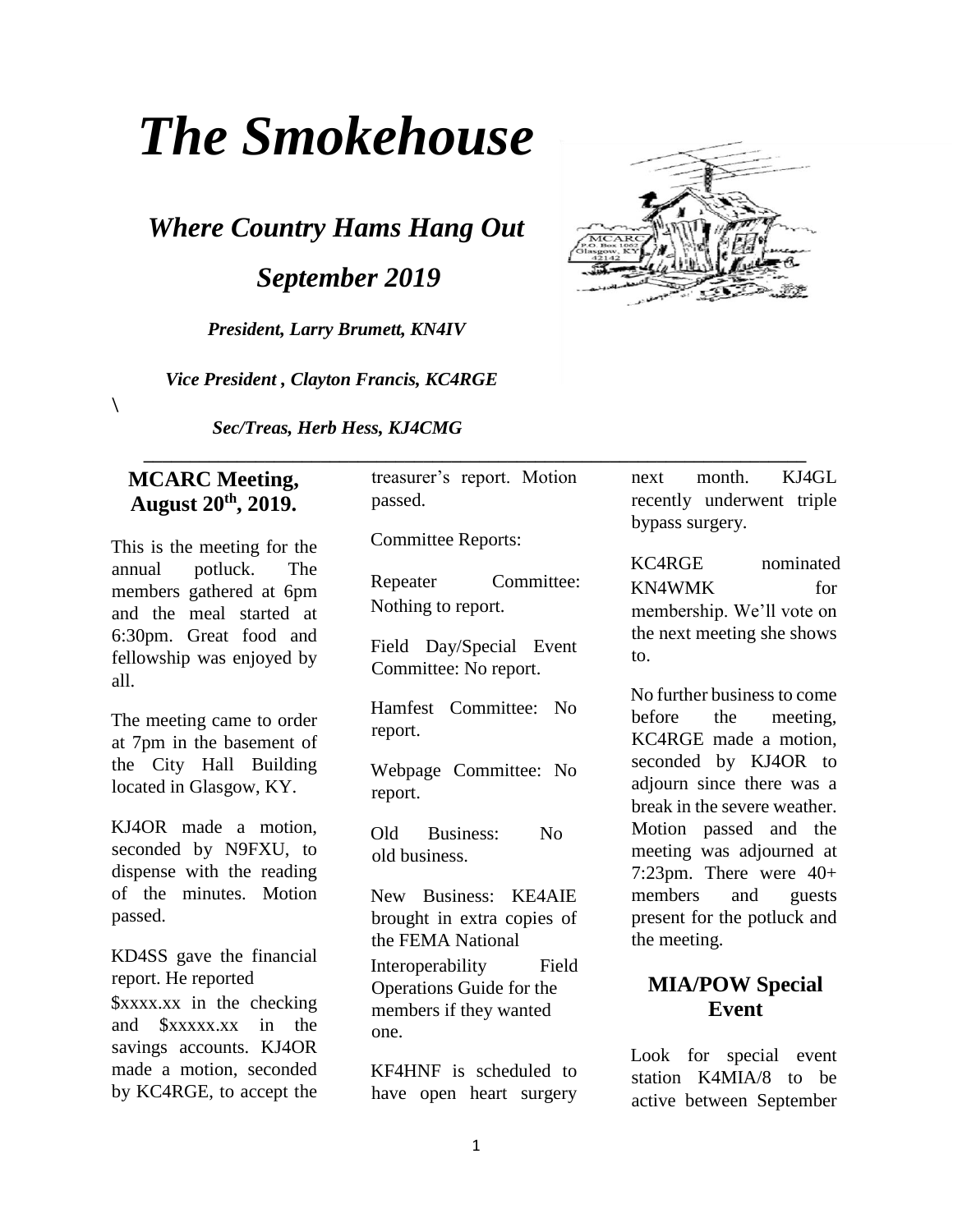13-22nd. Activity is to honor and support our Veterans.

Operators are Linda N8LRS and Metro W8MET acting as a sisterstation from Ohio for the 4th year. This event was originated by Mike, K4MIA, from Florida with other sister stations involved.

Details can be found on the ARRL Web site under "ON-THE-AIR" under SPECIAL EVENT under the call-letters of K4MIA. Also, this special event will be in the September QST. Please take part in this special event for our Veterans.

QSLs are available with SASE. They will be operating on 40 meters SSB. ADDED NOTE: Other

sister stations to look for K4MIA/5 and K4MIA/7.

#### **Is Ham Radio a Hobby, a Utility…or Both?**

Some think automated radio emails are mucking up the spectrum reserved for amateur radio, while others say these new offerings provide a useful service Julianne Pepitone writes in the IEEE

Spectrum magazine:

Like many amateur radio fans his age, Ron Kolarik [K0IDT], 71, still recalls the"pure magic" of his first ham experience nearly 60 years ago. Lately, though, encrypted messages have begun to infiltrate the amateur bands in ways that he saysare antithetical to the spirit of this beloved hobby.

So Kolarik filed a petition, RM-11831 [PDF], to the U.S. Federal Communications Commission (FCC) proposing a rule change to "Reduce Interference and Add Transparency to Digital Data Communications." And as the proposal makes its way through the FCC's process, it has stirred up heated debate that goes straight to the heart of what ham radio is, and ought to be.

The core questions: Should amateur radio—and its precious spectrum be protected purely as a hobby, or is it a utility that delivers data traffic? Or is it both? And who gets to decide?

Read her article at https://spectrum.ieee.org/te ch talk/telecom/wireless/isha m-radio-a-hobbyautilityor-both-abattleover-spectrum-heatsup RM-11831 https://ecfsapi.fcc.gov/file/ 100918881206/PETITION %20FOR %20RULEMAKING.pdf 73, W4WTN

Ham radio history: 1985 PRB-1 provides modicum of protection from local government regulations regarding outdoor antennas (does not override CC&Rs, though);"reasonable accommodation"

Sporadic E is one on the most interesting forms of propagation - as the name indicates it occurs sporadically and many of the mechanisms behind it are not well understood.

# **Facts Behind Sporadic E**

Sporadic E arises when clouds of intense ionisation occur in the E region of the ionosphere. Initially these will affect the lower frequency bands, and it can produce openings on 10 metres and as the frequency rises, 6 metres, 4 metres and occasionally 2 metres may be affected. When 2 metres is affected, openings are often quite short - an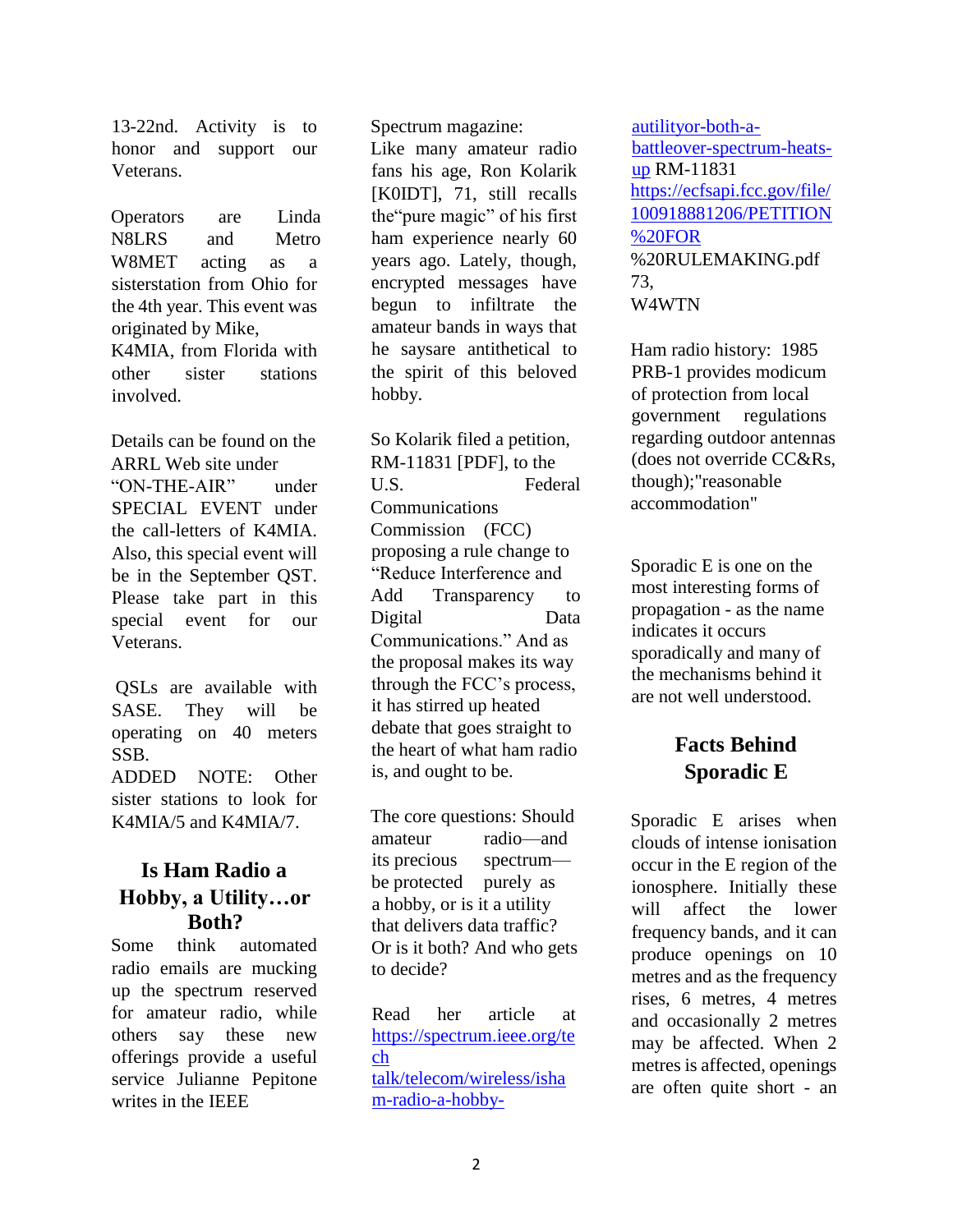hour or two is long, but openings of a few minutes only are known.

During the course of an opening the direction of the propagation can change significantly as the ionisation clouds are blown about by the winds in the upper atmosphere.

Find out more about this mysterious form of radio propagation that can be sued to good effect on many of the HF and VHF amateur bands:

https://www.electronicsnot es.com/articles/antenna spropagation/ionospheric/s poradic-e-es.php

## **Foundations of Amateur Radio**

Recently there was a discussion on social media about the legality of various types of transmissions. Before I get into the specifics, it's worth looking at some of the rules around this. I will point out that this isn't exhaustive, but it gives you an idea of what I'm talking about.

In Australia, the rules about this are encapsulated in the Radio

Communications License Conditions Determination, referred to as the LCD. It essentially says that you must not operate an amateur station to transmit signals that are encoded for the purpose of obscuring the meaning of the signals, except for amateur satellite and repeater command and control purposes or emergency service operation and training.

In the United States, the rules are covered under the FCC rules, Part 97 Amateur Radio Service. It says that you may transmit using a digital code who's technical characteristics have been documented publicly. It goes on to prevent such transmissions for anyone communicating with a country that doesn't have an agreement with the United States. It also states that using unspecified digital codes must not be transmitted for the purpose of obscuring the meaning of any communication and if it's deemed necessary, you must maintain a record, convertible to the original information, of all digital communications transmitted.

In the United Kingdom, the amateur terms say that the licensee may use codes and abbreviations for communications as long as they do not obscure or confuse the meaning of the message and messages shall not be encrypted for the purpose of rendering the message unintelligible to other radio spectrum users, except for during emergencies or if used by various emergency or government departments.

Just by looking at three different sets of rules we can already tell that law makers across the globe have different ideas of what's allowed and what isn't. I will point out that the rules in the United States are much more prescriptive than those in Australia or the United Kingdom. I'll leave it to lawyers to determine which of the rules is more effective and what their actual effect is on our global amateur community.

Let's get back to the original question. What's allowed?

The purpose of obscuring the meaning of the message is essentially not allowed. What happens if that's a beneficial sideeffect? Is that allowed?